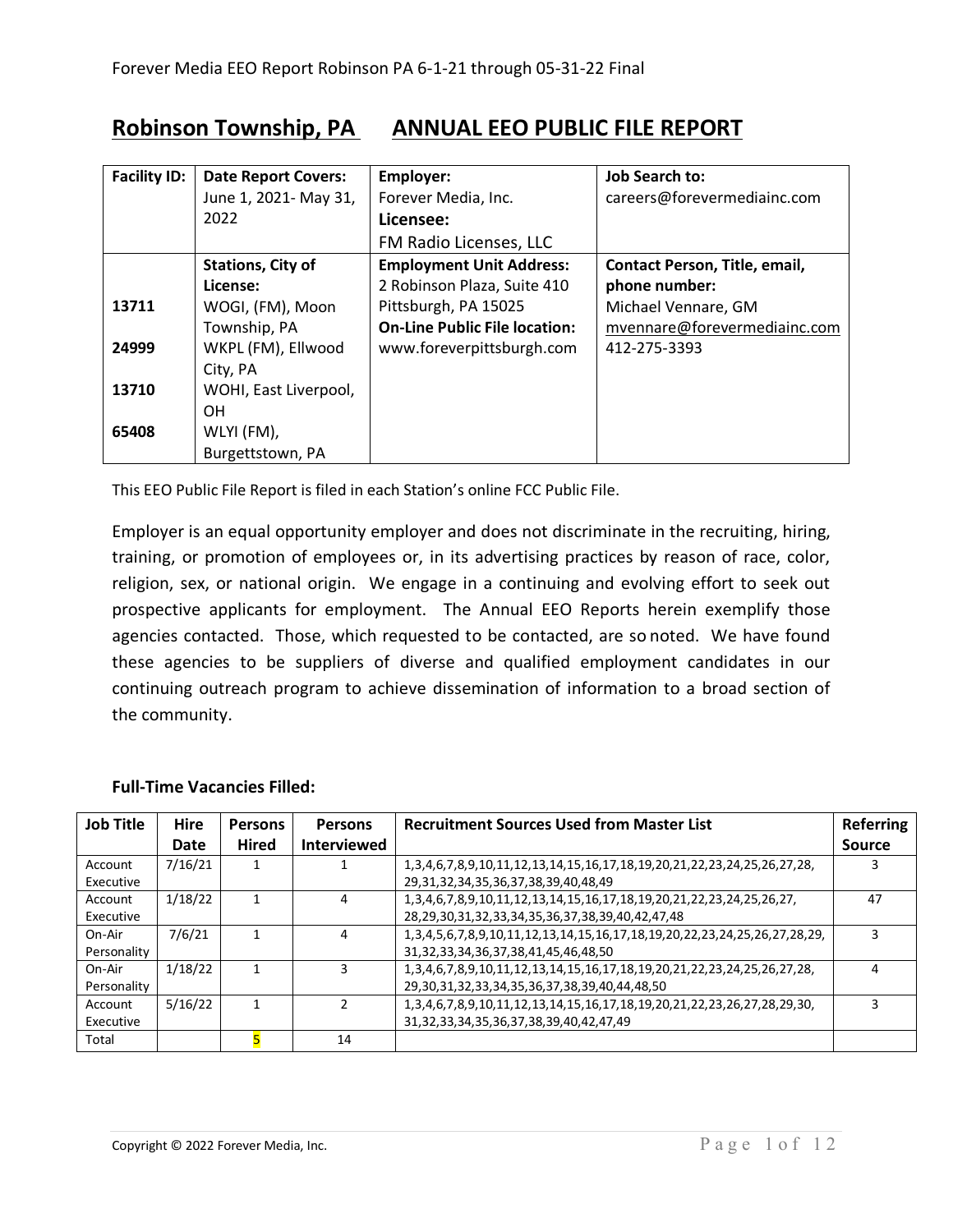| Recruitment   | <b>Recruitment Source</b>                                    | <b>Source</b>       | <b>Referrals</b> |
|---------------|--------------------------------------------------------------|---------------------|------------------|
| <b>Source</b> | Name, Address, Phone, Contact, email, URL                    | Requested           | from this        |
| <b>Number</b> |                                                              | <b>Notification</b> |                  |
|               |                                                              |                     | source           |
| 1             | Forever Media Website                                        | No                  | 0                |
|               | Anna Steele                                                  |                     |                  |
|               | 2 Robinson Plaza, Suite 410                                  |                     |                  |
|               | Pittsburgh, PA 15205                                         |                     |                  |
|               | 412-275-3393                                                 |                     |                  |
| $\mathbf{2}$  | Foreverpittsburgh.com<br>Forever Media ON-AIR RADIO STATIONS |                     |                  |
|               | WOGI/WPKL                                                    | No                  | 0                |
|               | 2 Robinson Plaza, Suite 410                                  |                     |                  |
|               | Pittsburgh, PA 15205                                         |                     |                  |
|               | 412-275-3393                                                 |                     |                  |
|               | www.careers@forevermediainc.com                              |                     |                  |
| 3             | Walk-Ins, Employee/ Client Referrals/Other                   | No                  | 6                |
|               | Michael Vennare, GM                                          |                     |                  |
|               | 2 Robinson Plaza, Suite 410                                  |                     |                  |
|               | Pittsburgh, PA 15205                                         |                     |                  |
|               | 412-275-3393                                                 |                     |                  |
|               | careers@forevermediainc.com                                  |                     |                  |
| 4             | Indeed                                                       | No                  | 1                |
|               | 177 Broad Street, 6th Floor, Stamford CT 06901               |                     |                  |
|               | 888-746-9333                                                 |                     |                  |
|               | <b>Customer Support</b>                                      |                     |                  |
|               | www.indeed.com                                               |                     |                  |
| 5             | Internal Posting-Bellaire                                    | No                  | 0                |
|               | 56325 High Ridge Road                                        |                     |                  |
|               | Bellaire, OH 43906                                           |                     |                  |
|               | 740-6765661                                                  |                     |                  |
|               | <b>Judy Vavrek</b>                                           |                     |                  |
|               | jvavrekl@forevermediainc.com                                 |                     |                  |
|               | *Sold October 31, 2021                                       |                     |                  |
| 6             | Internal Posting-Brownsville                                 | No                  | 0                |
|               | 123 Blaine Road, Brownsville PA 15417                        |                     |                  |
|               | Joyce Nicholson<br>724-938-2000                              |                     |                  |
|               | jnicholson@forevermediainc.com                               |                     |                  |
| 7             | Internal Job Posting-Cumberland                              | No                  | 0                |
|               | 350 Byrd Avenue                                              |                     |                  |
|               | Cumberland, MD 21502                                         |                     |                  |
|               | 301-722-6666                                                 |                     |                  |
|               | jmclaughlin@forevermediainc.com                              |                     |                  |
| 8             | Internal Job Posting-Easton                                  | No                  | 0                |
|               | 306 Port Street                                              |                     |                  |
|               | Easton, MD 21601                                             |                     |                  |
|               | Patti Tibbitt                                                |                     |                  |
|               | 410-822-3301                                                 |                     |                  |
|               | ptibbitt@forevermediainc.com                                 |                     |                  |
| 9             | Internal Job Posting-Havre de Grace                          | No                  | 0                |
|               | 707 Revolution Street                                        |                     |                  |
|               | Havre de Grace, MD 21078                                     |                     |                  |
|               | Nick Brino                                                   |                     |                  |
|               | 866-664-1037                                                 |                     |                  |
|               | nbrino@forevermediainc.com                                   |                     |                  |
|               | (Doug Hall as of 2/1/22)                                     |                     |                  |

## **Full-Time Recruitment Sources Master List:**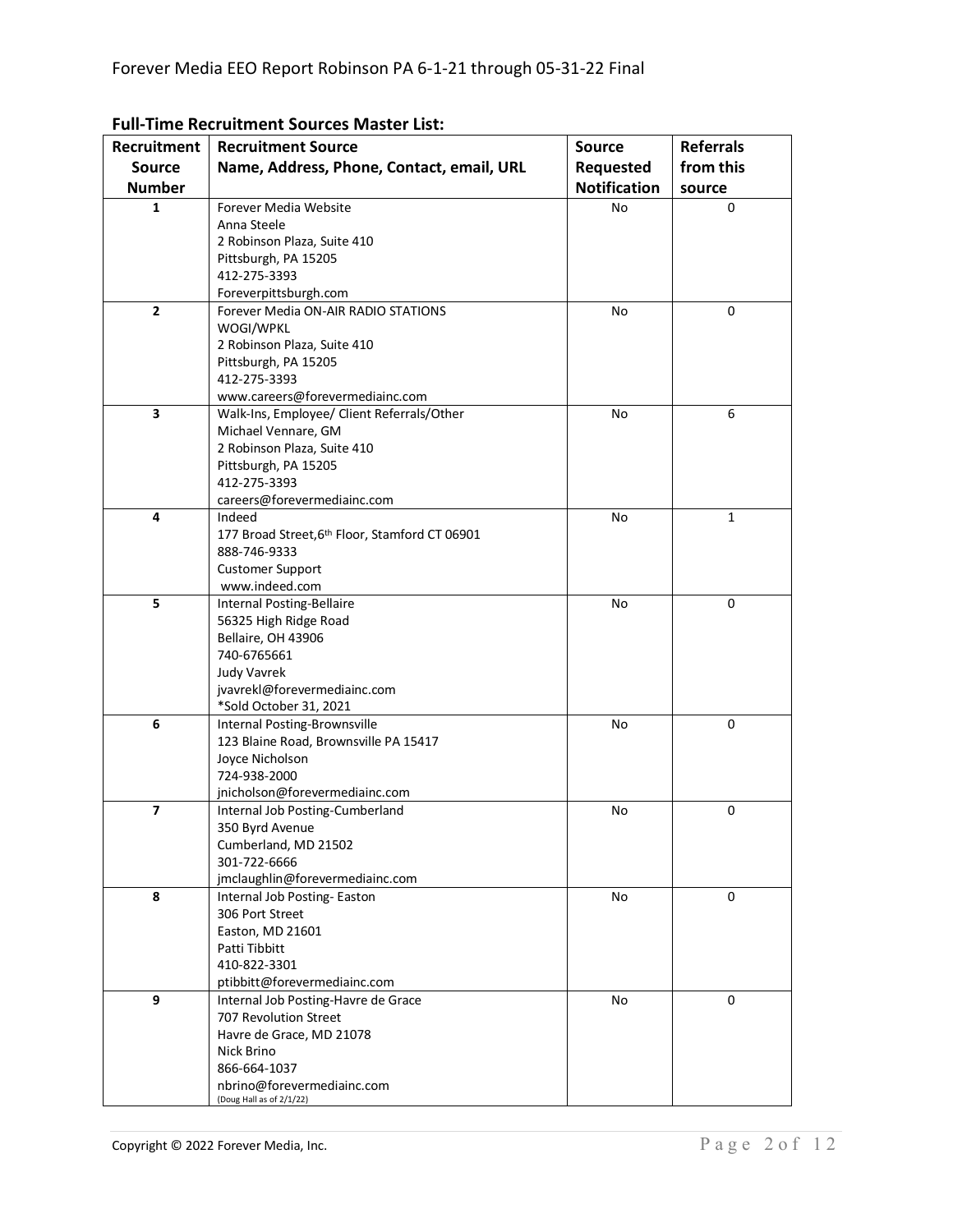| 10 | Internal Job Posting - Hollidaysburg                | No | 0 |
|----|-----------------------------------------------------|----|---|
|    | 1 Forever Drive, Hollidaysburg, PA 1664             |    |   |
|    | <b>Jody Downing</b>                                 |    |   |
|    | 814-941-9800                                        |    |   |
|    | jdowning@forevermediainc.com                        |    |   |
| 11 | Internal Job Posting - Johnstown                    | No | 0 |
|    | 109 Plaza Drive, Johnstown, PA 15905                |    |   |
|    | Shelly Lovenduski<br>814-255-4186                   |    |   |
|    | slovenduski@forevermediainc.com                     |    |   |
| 12 | Internal Job Posting - Lebanon, PA                  | No | 0 |
|    | 440 Rebecca Street                                  |    |   |
|    | Lebanon, PA 17046                                   |    |   |
|    | <b>Tim Ritchie</b>                                  |    |   |
|    | 717-272-7651                                        |    |   |
|    | tritchie@forevermediainc.com                        |    |   |
| 13 | Internal Job Posting -Meadville/Franklin            | No | 0 |
|    | 900 Water St.                                       |    |   |
|    | Meadville, PA 16335                                 |    |   |
|    | <b>Jill Hamilton</b>                                |    |   |
|    | 814-724-1111                                        |    |   |
|    | jhamilton@forevermediainc.com                       |    |   |
| 14 | Internal Job Posting - Milford                      | No | 0 |
|    | 1666 Blairs Pond Road                               |    |   |
|    | Milford, DE 19963                                   |    |   |
|    | Sandra Gay                                          |    |   |
|    | 302-422-7575                                        |    |   |
|    | sgay@forevermediainc.com                            |    |   |
| 15 | Internal Job Posting - Pittsburgh                   | No | 0 |
|    | 2 Robinson Plaza, Suite 410<br>Pittsburgh, PA 15205 |    |   |
|    | Dottie McCartney                                    |    |   |
|    | 412-275-3393                                        |    |   |
|    | dmccartney@foreverpittsburgh.com                    |    |   |
| 16 | Internal Job Posting - Sharon                       | No | 0 |
|    | 87 Stambaugh Ave., Suite 3                          |    |   |
|    | Sharon, PA 16146                                    |    |   |
|    | Jill Hamilton                                       |    |   |
|    | 724-308-7208                                        |    |   |
|    | jhamilton@forevermediainc.com                       |    |   |
| 17 | Internal Job Posting - State College                | No | 0 |
|    | 2551 Park Center Blvd.                              |    |   |
|    | State College, PA 16801                             |    |   |
|    | Andy Kreiser                                        |    |   |
|    | 814-237-9800<br>akreiser@forevermediainc.com        |    |   |
|    | Internal Job Posting - York/Hanover                 |    |   |
| 18 | 275 Radio Road                                      | No | 0 |
|    | Hanover, PA 17331                                   |    |   |
|    | <b>Tammy Signor</b>                                 |    |   |
|    | 717-637-3831                                        |    |   |
|    | tsignor@forevermediainc.com                         |    |   |
| 19 | Internal Job Posting - Wilmington                   | No | 0 |
|    | 2727 Shipley Road                                   |    |   |
|    | Wilmington, DE 19810                                |    |   |
|    | Bobbi Jo Clifford                                   |    |   |
|    | 302-478-2700                                        |    |   |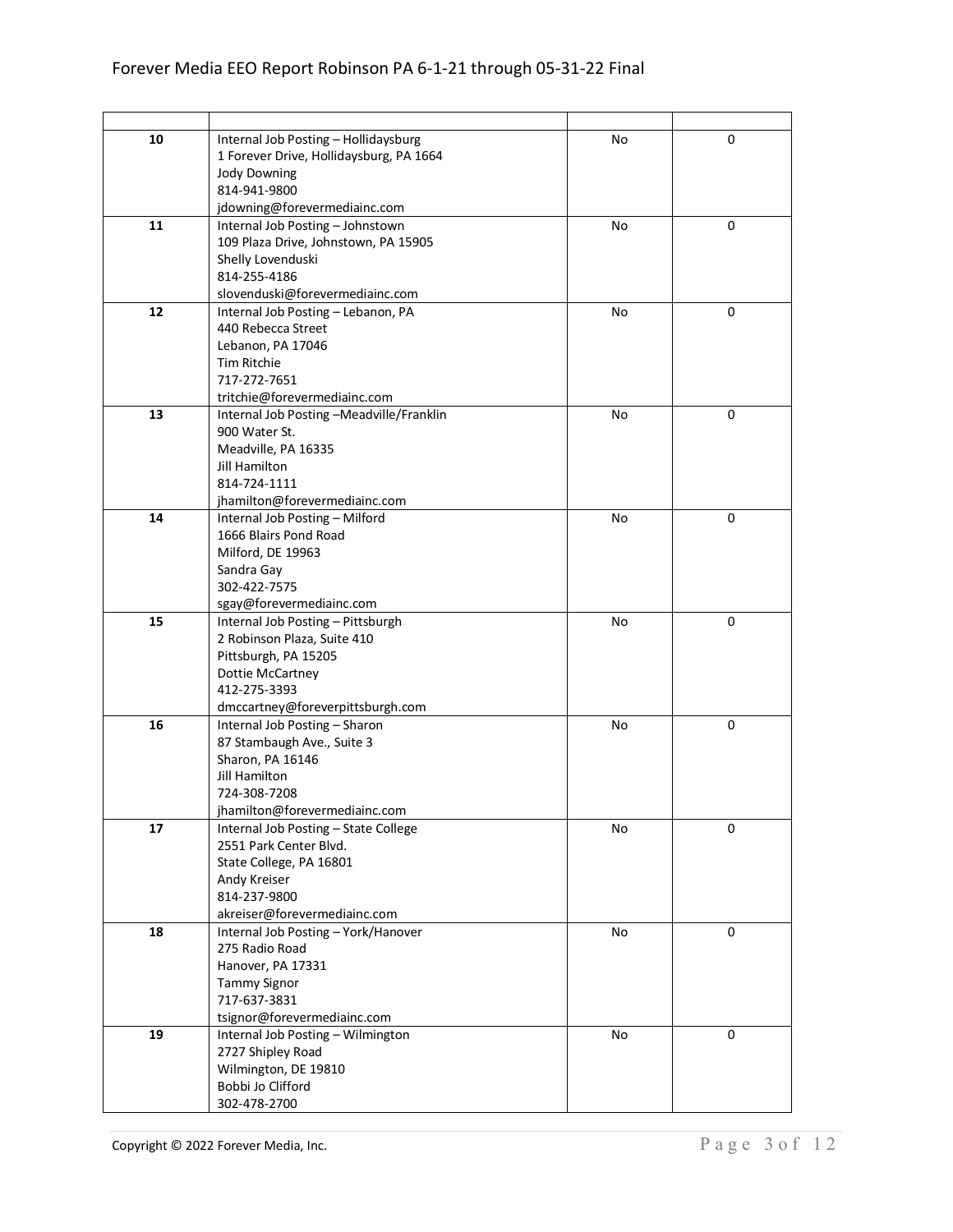|    | bclifford@forevermediainc.com                        |    |   |
|----|------------------------------------------------------|----|---|
| 20 | <b>Bethany College</b>                               | No | 0 |
|    | John E. Osborne                                      |    |   |
|    | 31 E. Campus Drive                                   |    |   |
|    | Bethany WV 26032                                     |    |   |
|    | 304-829-7395                                         |    |   |
|    | josborne@bethanywv.edu                               |    |   |
| 21 | California Univ of Pennsylvania                      | No | 0 |
|    | Rhonda Gifford, Director                             |    |   |
|    | 250 University Avenue                                |    |   |
|    | California PA 15419                                  |    |   |
|    | 724-938-1510                                         |    |   |
|    | https://app.joinhandshake.com                        |    |   |
| 22 | CareerLink - Washington PA                           | No | 0 |
|    | C. North                                             |    |   |
|    | 90 W. Chestnut Street, Suite 190 LL                  |    |   |
|    | Washington, PA 15301                                 |    |   |
|    | 724-223-4500                                         |    |   |
|    |                                                      |    |   |
| 23 | cnorth@pa.gov<br>CareerLink Centers-Beaver Falls, PA | No | 0 |
|    | James Mackin                                         |    |   |
|    | 2103 Ninth Avenue                                    |    |   |
|    | Beaver Falls, PA 15010                               |    |   |
|    | 724-728-4860                                         |    |   |
|    |                                                      |    |   |
|    | jobtraining@jtbc.org                                 |    |   |
| 24 | OhioValleyHelpWanted.com                             | No | 0 |
|    | Eric Straus, President                               |    |   |
|    | 14 Moonstone Lane                                    |    |   |
|    | Lagrangeville, NY 12540                              |    |   |
|    | 800-365-8630                                         |    |   |
|    | Eric.straus@regionalhelpwanted.com                   |    |   |
| 25 | <b>Clarion University</b>                            | No | 0 |
|    | Bill Bailey, Director                                |    |   |
|    | 419 Becht Hall, 840 Wood Street                      |    |   |
|    | Clarion PA 16214                                     |    |   |
|    | 814-393-2323                                         |    |   |
|    | recruit@clarion.edu                                  |    |   |
| 26 | Slippery Rock University                             | No | 0 |
|    | 1 Morrow Way                                         |    |   |
|    | Slippery Rock, P 16057                               |    |   |
|    | 800-778-9111                                         |    |   |
|    | https://app.joinhandshake.com                        |    |   |
| 27 | Eastern Gateway Comm College                         | No | 0 |
|    | <b>Career Services Center</b>                        |    |   |
|    | 400 Sunset Blvd.                                     |    |   |
|    | Steubenville, OH 43952                               |    |   |
|    | 740-266-9665                                         |    |   |
|    | adaly@egcc.edu                                       |    |   |
| 28 | Franciscan University of Steubenville                | No | 0 |
|    | Dr. Dave Schaeffer                                   |    |   |
|    | 1235 University Boulevard                            |    |   |
|    | Steubenville OH 43952                                |    |   |
|    | 740-284-5391                                         |    |   |
|    | https://app.joinhandshake.com                        |    |   |
| 29 | Media Association of Pittsburgh                      | No | 0 |
|    | Trisha Duffy                                         |    |   |
|    | Pittsburgh, PA                                       |    |   |
|    | VPCommunication@mediaPittsburgh.com                  |    |   |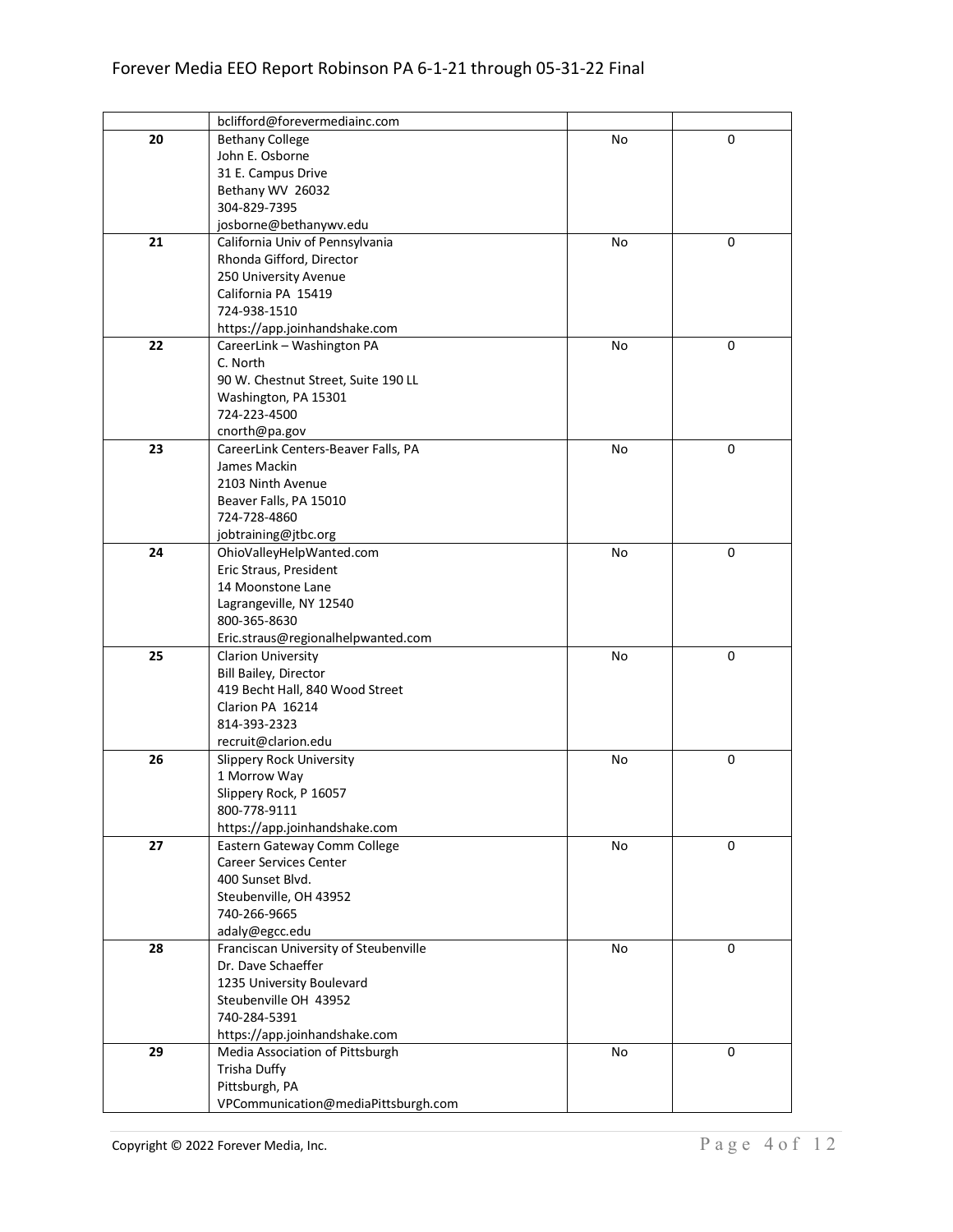| 30 | PA Association of Broadcasters         | No | 0           |
|----|----------------------------------------|----|-------------|
|    | Gail Ponti                             |    |             |
|    | 208 North 3rd Street, Suite 105        |    |             |
|    | Harrisburg, PA 17101                   |    |             |
|    | 717-482-4820                           |    |             |
|    | www.pab.org                            |    |             |
| 31 | Penn State - Fayette Campus            | No | 0           |
|    | Steven Wilt                            |    |             |
|    | 2201 University Drive                  |    |             |
|    | LeMont Furnace PA 15456                |    |             |
|    | 724-430-4100                           |    |             |
|    | Bnw6394@psu.edu                        |    |             |
| 32 | Pittsburgh Technical College           | No | 0           |
|    | <b>Career Services Center</b>          |    |             |
|    | 1111 McKee Road                        |    |             |
|    | Oakdale PA 15071                       |    |             |
|    | 412-809-5100                           |    |             |
|    | careerservices@ptcollege.edu           |    |             |
| 33 | Regional Economic Dev Assoc.           | No | 0           |
|    | Service Rep                            |    |             |
|    | 110 Main St. 3rd Floor-P.O. Box 1029   |    |             |
|    | Wheeling WV 26003                      |    |             |
|    | 304-232-7722                           |    |             |
|    | tmarking@redp.org                      |    |             |
| 34 | <b>Robert Morris University</b>        | No | 0           |
|    | Career & Professional Develop Ctr      |    |             |
|    | 6001 University Boulevard              |    |             |
|    | Moon Twp, Pittsburgh PA 15108          |    |             |
|    | 412-397-6333                           |    |             |
|    | https://app.joinhandshake.com          |    |             |
| 35 | West Liberty State College             | No | 0           |
|    | Christopher McPherson, Director        |    |             |
|    | PO Box #295, Route #88                 |    |             |
|    | West Liberty WV 26074                  |    |             |
|    | 304-336-8018                           |    |             |
|    | Isdc@westliberty.edu                   |    |             |
| 36 | Geneva College                         | No | 0           |
|    | 3200 College Avenue                    |    |             |
|    | Beaver Falls, PA 15010<br>855-979-5563 |    |             |
|    | https://app.joinhandshake.com          |    |             |
| 37 | Indiana University of PA               | No | 0           |
|    | 1011 South Drive                       |    |             |
|    | Indiana, PA 15705                      |    |             |
|    | 724-357-2100                           |    |             |
|    | https://app.joinhandshake.com          |    |             |
| 38 | University of Pittsburgh               | No | $\mathbf 0$ |
|    | 4200 5th Avenue                        |    |             |
|    | Pittsburgh, PA 15260                   |    |             |
|    | 412-624-4141                           |    |             |
|    | https://app.joinhandshake.com          |    |             |
| 39 | Youngstown State University            | No | $\mathbf 0$ |
|    | 1 University Plaza                     |    |             |
|    | Youngstown, OH 44555                   |    |             |
|    | 330-941-3000                           |    |             |
|    | https://app.joinhandshake.com          |    |             |
| 40 | LinkedIn                               | No | 1           |
|    | www.linkedin.com                       |    |             |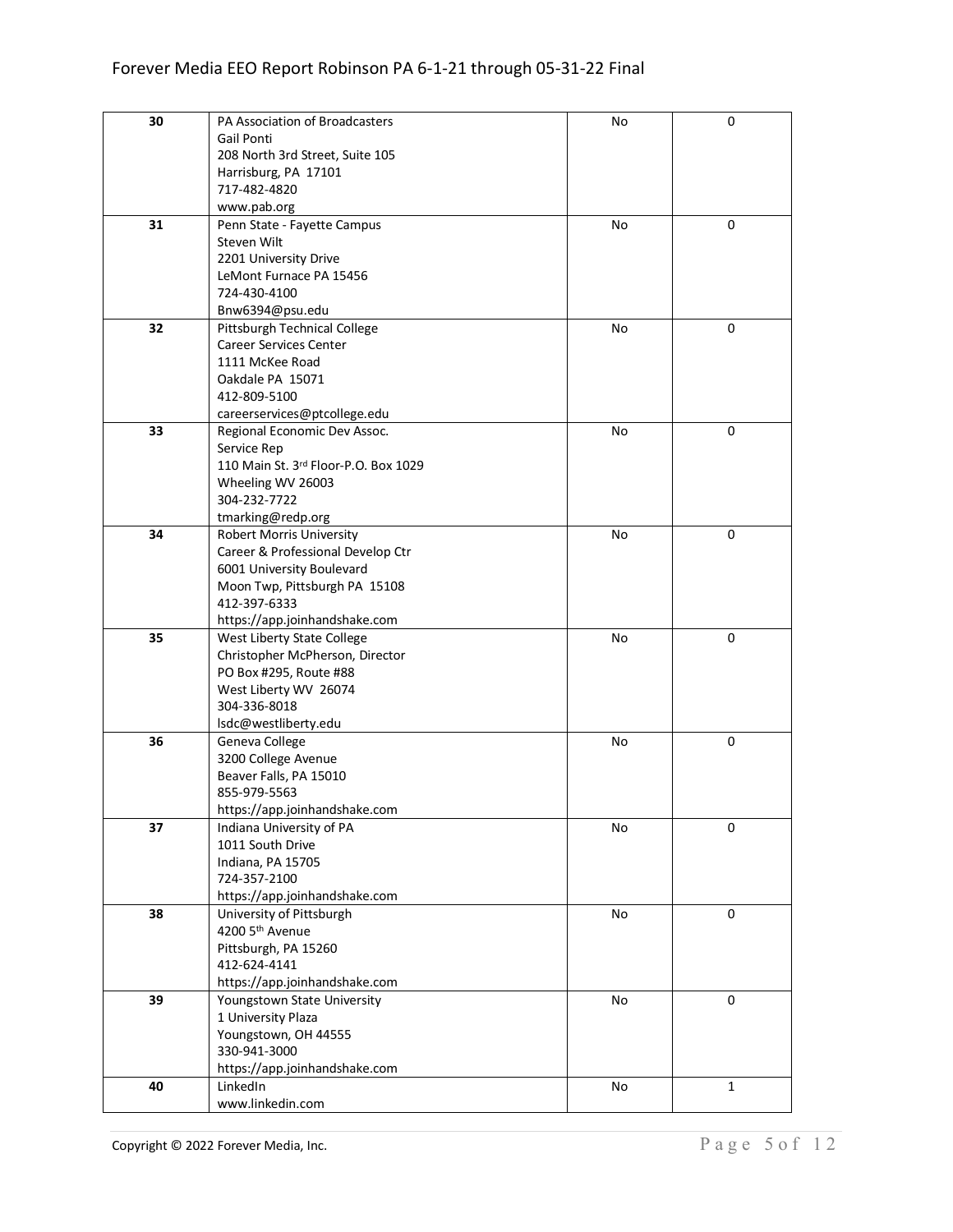| 41 | Radio Online                         |              | 0            |
|----|--------------------------------------|--------------|--------------|
|    | www.radioonline.com                  |              |              |
|    | (on-air only)                        |              |              |
| 42 | <b>Edison Local Schools</b>          | Yes          | 0            |
|    | Leah Eft                             |              |              |
|    | Career Pathways Coach                |              |              |
|    | Leah.eft@edisonwildcats.org          |              |              |
|    | 740-765-4313 x 106                   |              |              |
| 43 | Media Recruiter                      | No           | 0            |
|    | Art Scott                            |              |              |
|    | Mediarecruiter.com                   |              |              |
|    | art@mediarecruiter.com               |              |              |
|    | 303-400-5150                         |              |              |
| 44 | Joel Rabb                            | No           | 1            |
|    | 668 Woodbourne Road                  |              |              |
|    | Suite 202                            |              |              |
|    | Langhorne, PA 19047                  |              |              |
|    | 215-750-6868                         |              |              |
|    | www.joeraab.com                      |              |              |
|    | (on-air only)                        |              |              |
| 45 | <b>Country Aircheck</b>              | No           | $\mathbf{1}$ |
|    | Monta Vaden                          |              |              |
|    | 941 18th Avenue, 2nd Floor           |              |              |
|    | Nashville, TN 37212                  |              |              |
|    | www.countryaircheck.com              |              |              |
|    | (on-air only)                        |              |              |
| 46 | All Access                           | No           | 0            |
|    | 24955 Pacific Coast Highway, C303    |              |              |
|    | Malibu CA 90265                      |              |              |
|    | www.allaccess.com                    |              |              |
|    | (on-air only)                        |              |              |
| 47 | <b>TBC Holdings LLC</b>              |              | 4            |
|    | tbcholdingsllc.com                   |              |              |
|    | Cameron McDowell                     |              |              |
|    | 724-513-6663                         |              |              |
| 48 | California Univ of Pennsylvania      | No           | 0            |
|    | Rhonda Gifford, Director             |              |              |
|    | 250 University Avenue                |              |              |
|    | California PA 15419                  |              |              |
|    | 724-938-1510                         |              |              |
|    | https://app.joinhandshake.com        |              |              |
| 49 | <b>CCAC</b>                          | No           | 0            |
|    | Pamela Nichols (Boyce)               |              |              |
|    | 808 Ridge Avenue, Room SSC 110       |              |              |
|    | Pittsburgh PA 15212                  |              |              |
|    | 724-325-6770                         |              |              |
|    | pnichols@ccac.edu                    |              |              |
| 50 | Pittsburgh Professional Women        | No           | $\mathbf 0$  |
|    | <b>Beth Caldwell</b>                 |              |              |
|    | beth@pittsburghprofessionalwomen.com |              |              |
|    | 412-202-6983                         |              |              |
|    |                                      | <b>Total</b> | 14           |
|    |                                      |              |              |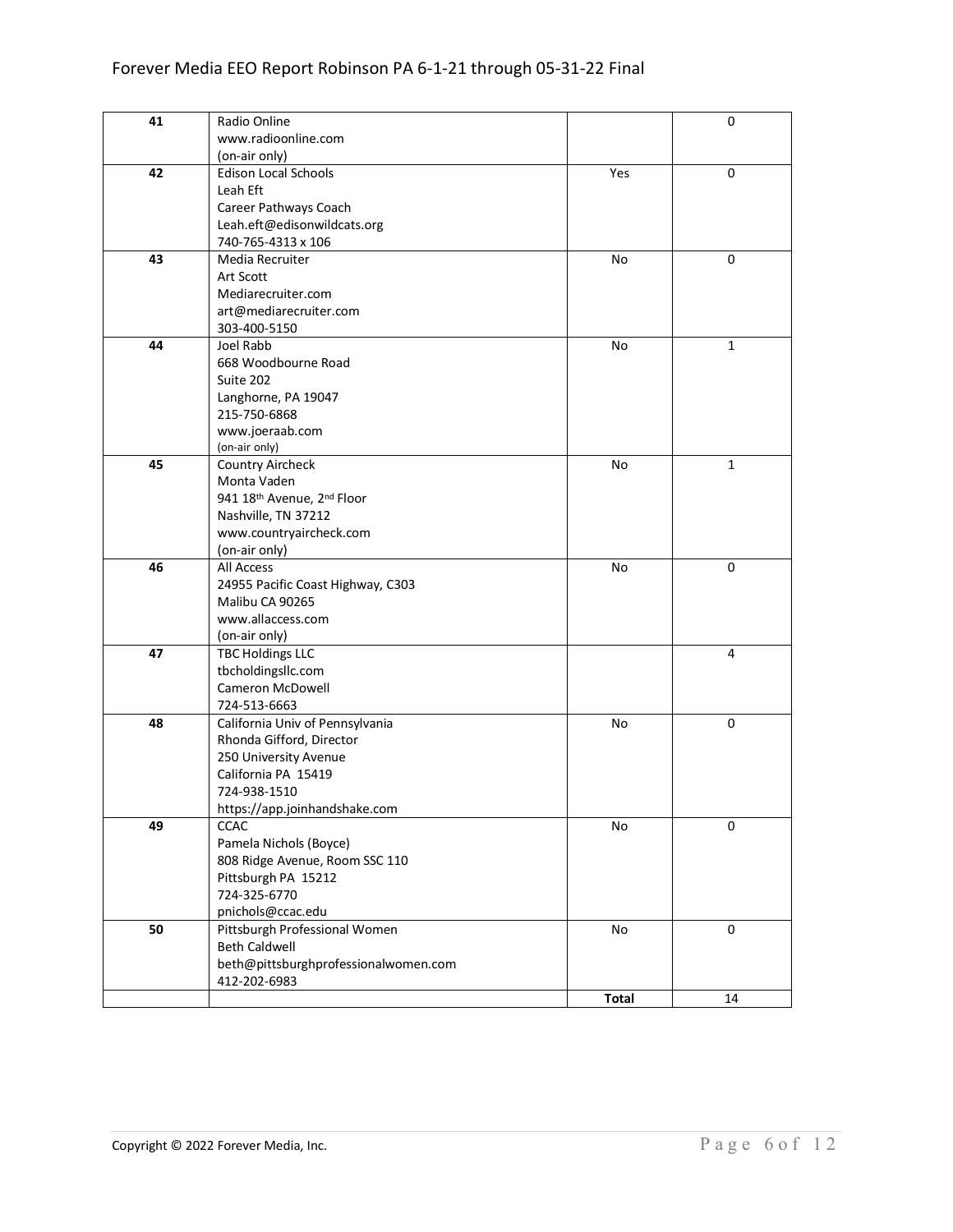## **Outreach Activities List:**

| Outreach                | Date                 | Recruitment                                                                    | <b>Description</b>                                                                                                                                                                                                                                                                                                                                                                                                                                                                                                                                                                                                                                                                                                                                                                                                                                                                           | <b>Participants</b>                                                           |
|-------------------------|----------------------|--------------------------------------------------------------------------------|----------------------------------------------------------------------------------------------------------------------------------------------------------------------------------------------------------------------------------------------------------------------------------------------------------------------------------------------------------------------------------------------------------------------------------------------------------------------------------------------------------------------------------------------------------------------------------------------------------------------------------------------------------------------------------------------------------------------------------------------------------------------------------------------------------------------------------------------------------------------------------------------|-------------------------------------------------------------------------------|
| <b>Number</b>           |                      | <b>Initiative</b>                                                              |                                                                                                                                                                                                                                                                                                                                                                                                                                                                                                                                                                                                                                                                                                                                                                                                                                                                                              |                                                                               |
| 1                       | 8/12/21              | #1 Conventions, Job<br>Fairs, Career Days,                                     | Pennsylvania CareerLink Day-The event<br>featured open interviews and information on                                                                                                                                                                                                                                                                                                                                                                                                                                                                                                                                                                                                                                                                                                                                                                                                         | Jennifer Martin<br>represented all of the<br>Forever Media stations.          |
|                         |                      | <b>Career Fairs</b>                                                            | employment and career opportunities.<br>Information on all current employment<br>opportunities with Forever Media Inc. was                                                                                                                                                                                                                                                                                                                                                                                                                                                                                                                                                                                                                                                                                                                                                                   |                                                                               |
|                         |                      |                                                                                | offered to attendees. In addition, the<br>information was left with Pennsylvania<br>CareerLink of Greene County to be used with                                                                                                                                                                                                                                                                                                                                                                                                                                                                                                                                                                                                                                                                                                                                                              |                                                                               |
|                         |                      |                                                                                | future candidates looking for employment.                                                                                                                                                                                                                                                                                                                                                                                                                                                                                                                                                                                                                                                                                                                                                                                                                                                    |                                                                               |
| $\overline{2}$          | $8/17$ and $8/18/21$ | #1 Conventions, Job<br>Fairs, Career Days,<br><b>Career Fairs</b>              | APG Chesapeake Virtual Job Fair-open to all<br>employers to connect with job seekers.                                                                                                                                                                                                                                                                                                                                                                                                                                                                                                                                                                                                                                                                                                                                                                                                        | Diane Fetty, CHRD<br>represented all of the<br>Forever Media stations         |
| 3                       | 9/29/21              | #1 Conventions, Job<br>Fairs, Career Days,<br><b>Career Fairs</b>              | MD-PA College Center Alliance-Opportunity<br>to Connect with thousands of students at the<br>Fall 2021 Virtual Career Fair for the MD-PA<br>College Career Center Alliance: Dickinson<br>College, Gettysburg College, Goucher<br>College, Hood College, McDaniel College,<br>Mount St. Mary's University, Muhlenberg<br>College, Notre Dame of Maryland University,<br>St. John's College, and Washington College                                                                                                                                                                                                                                                                                                                                                                                                                                                                            | Diane Fetty, CHRD<br>represented all of the<br><b>Forever Media stations</b>  |
| 4                       | 9/30/21              | $\overline{41}$ Conventions, Job<br>Fairs, Career Days,<br><b>Career Fairs</b> | Point Park University-connected with<br>students of Roland School of Business to<br>discuss career opportunities, internships and<br>full-time employment.                                                                                                                                                                                                                                                                                                                                                                                                                                                                                                                                                                                                                                                                                                                                   | Diane Fetty, CHRD<br>represented all of the<br><b>Forever Media stations</b>  |
| 5                       | 9/30/21              | #1 Conventions, Job<br>Fairs, Career Days,<br><b>Career Fairs</b>              | Thomas Jefferson University-Jefferson Falls<br>East-connected with students to discuss<br>career opportunities, internships and full-<br>time employment.                                                                                                                                                                                                                                                                                                                                                                                                                                                                                                                                                                                                                                                                                                                                    | Diane Fetty, CHRD<br>represented all of the<br><b>Forever Media stations</b>  |
| 6                       | 10/13/21             | #1 Conventions, Job<br>Fairs, Career Days,<br><b>Career Fairs</b>              | Fall Job Fair @ PA CareerLink Greene<br>County-Wednesday October 13, 2021.<br>11am-2pm. Forever Media-Brownsville<br>participated in the Fall Job Fair @ PA<br>CareerLink Greene County at 200 Greene<br>Plaza; Waynesburg, PA 15370. The event<br>featured open interviews and information on<br>employment and career opportunities from<br>nearly 30 vendors in a variety of fields.<br>These included automotive repair, banking,<br>county government, energy (coal, oil & gas),<br>healthcare, hospitality, graphic design,<br>maintenance, manufacturing, media, retail,<br>social services, teaching, and transportation.<br>Information on all current employment<br>opportunities with Forever Media Inc. was<br>offered to attendees. In addition, the<br>information was left with PA CareerLink of<br>Greene County to be used with future<br>candidates looking for employment | David Pavlic, GSM,<br>represented all of the<br><b>Forever Media stations</b> |
| $\overline{\mathbf{z}}$ | 10/20/21             | #1 Conventions, Job<br>Fairs, Career Days,<br><b>Career Fairs</b>              | <b>Frostburg State University Virtual Career</b><br>and Internship Fair- opportunity to discuss<br>career opportunities, internships and full-<br>time employment.                                                                                                                                                                                                                                                                                                                                                                                                                                                                                                                                                                                                                                                                                                                           | Diane Fetty, CHRD<br>represented all of the<br><b>Forever Media stations</b>  |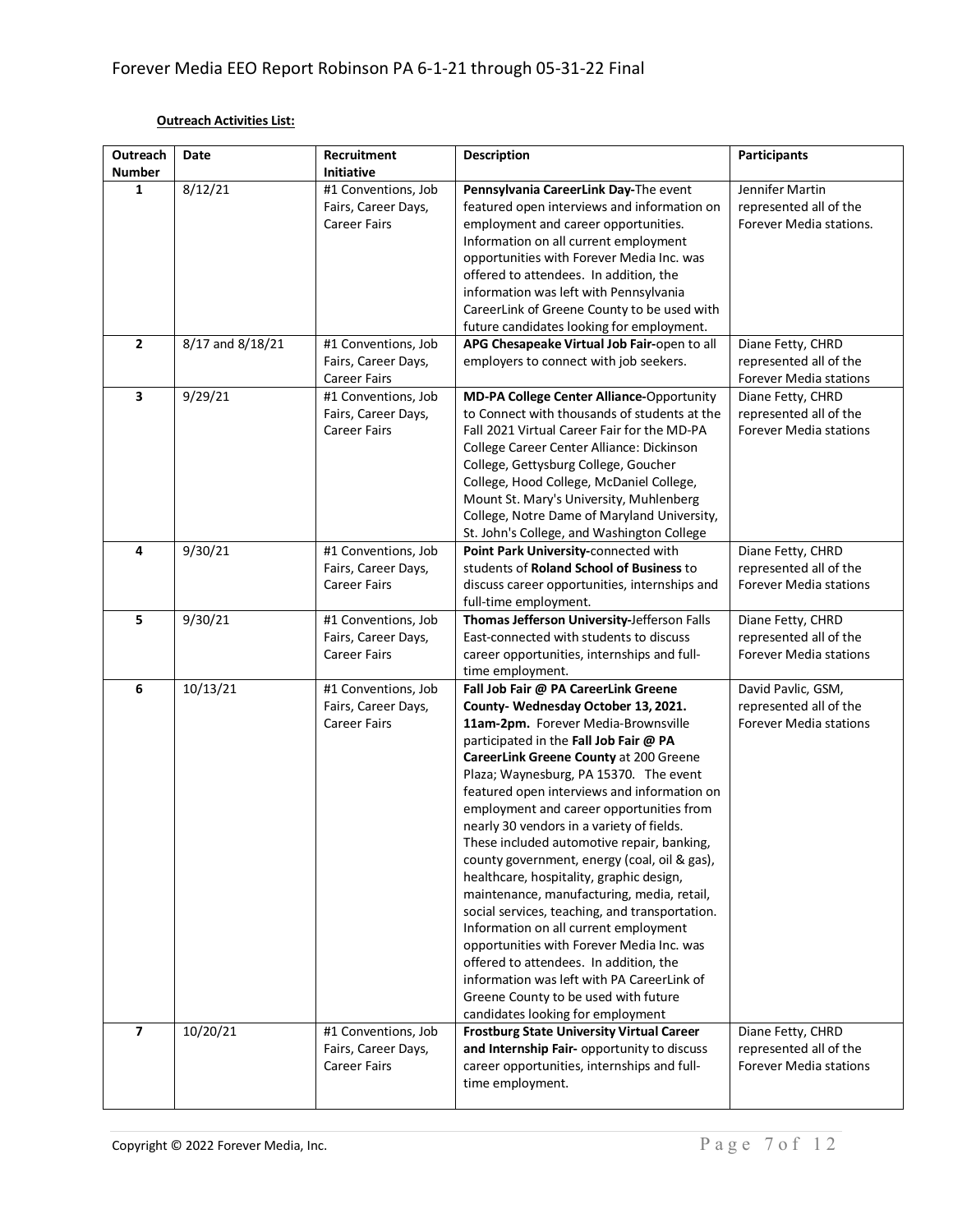| 8  | 10/20/21  | #1 Conventions, Job | Seton Hill University- opportunity to discuss  | David Pavlic represented      |
|----|-----------|---------------------|------------------------------------------------|-------------------------------|
|    |           | Fairs, Career Days, | career opportunities, internships and full-    | all of the Forever Media      |
|    |           | <b>Career Fairs</b> | time employment.                               | stations.                     |
| 9  | 10/27/21  | #1 Conventions, Job | DOL JF at Chase Center- opportunity to         | Don Dalesio and Steve         |
|    |           | Fairs, Career Days, | discuss career opportunities and full-time     | Viehmeyer represented all     |
|    |           | <b>Career Fairs</b> | employment with the attendees.                 | of the Forever Media          |
|    |           |                     |                                                |                               |
|    |           |                     |                                                | stations.                     |
| 10 | 11/11/21  | #1 Conventions, Job | Point Park University- opportunity to discuss  | David Pavlic represented      |
|    |           | Fairs, Career Days, | career opportunities, internships and full-    | all of the Forever Media      |
|    |           | <b>Career Fairs</b> | time employment.                               | stations.                     |
| 11 | 2/16/22   | #1 Conventions, Job | Spring 2022 NE Ohio Regional Career            | Diane Fetty, CHRD             |
|    |           | Fairs, Career Days, | Exploration Fair (school attendees: The        | represented all of the        |
|    |           | <b>Career Fairs</b> | University of Akron Baldwin Wallace, Walsh     | <b>Forever Media stations</b> |
|    |           |                     | University, Youngstown State University,       |                               |
|    |           |                     | Mount Union, Cleveland State University,       |                               |
|    |           |                     | Ursuline, Hiram College, Lake Erie College,    |                               |
|    |           |                     | Cuyahoga Community College, Stark State).      |                               |
|    |           |                     | Opportunity to discuss career opportunities,   |                               |
|    |           |                     | internships and full-time employment.          |                               |
| 12 | 2/25/22   | #1 Conventions, Job | Juniata Career Day- Participation in the       | Bethany Hildebrand, GSM.      |
|    |           | Fairs, Career Days, | virtual 2 Juniata College Career Day virtual   | represented all of the        |
|    |           | <b>Career Fairs</b> | event. This event was designed to bring        | <b>Forever Media stations</b> |
|    |           |                     | students together with employers and           |                               |
|    |           |                     | alumni from 120+ business, industry and        |                               |
|    |           |                     | public service to discuss student career       |                               |
|    |           |                     | options, internships and full-time             |                               |
|    |           |                     | employment opportunities.                      |                               |
| 13 | 2/28/2022 | #1 Conventions, Job | JOB EXPO/THE PENNSYLVANIA STATE                | Diane Fetty, CHRD             |
|    |           | Fairs, Career Days, | UNIVERSITY- THE COLLEGE OF                     | represented all of the        |
|    |           | <b>Career Fairs</b> | <b>COMMUNICATIONS</b>                          | <b>Forever Media stations</b> |
|    |           |                     | Virtual participation in the 2022 PSU College  |                               |
|    |           |                     | of communications Virtual JobExpo. The         |                               |
|    |           |                     |                                                |                               |
|    |           |                     | Pennsylvania State University's College of     |                               |
|    |           |                     | Communications is the largest ACEEJMC          |                               |
|    |           |                     | accredited undergraduate communications        |                               |
|    |           |                     | program in the country. This Job Expo is       |                               |
|    |           |                     | designed for Penn State's top-notch            |                               |
|    |           |                     | advertising, public relations, film/video,     |                               |
|    |           |                     | journalism, media studied and                  |                               |
|    |           |                     | telecommunications students and alumni to      |                               |
|    |           |                     | meet with Radio Broadcasting Groups, public    |                               |
|    |           |                     | relations firms, newspapers, magazines,        |                               |
|    |           |                     | production companies and broadcast and         |                               |
|    |           |                     | cable organizations. We have found that        |                               |
|    |           |                     | participation in this Job Expo has provided us |                               |
|    |           |                     | an opportunity to meet strong candidates       |                               |
|    |           |                     | with relevant experience in an extremely       |                               |
|    |           |                     | efficient manner covering the entire mid-      |                               |
|    |           |                     | Atlantic region.                               |                               |
| 14 | 3/1/22    | #1 Conventions, Job | Spring 2022 McDaniel College Virtual Job &     | Diane Fetty, CHRD             |
|    |           | Fairs, Career Days, | Internship Fair. Opportunity to discuss        | represented all of the        |
|    |           | <b>Career Fairs</b> | career opportunities, internships and full-    | <b>Forever Media stations</b> |
|    |           |                     | time employment.                               |                               |
| 15 | 3/8/22    | #1 Conventions, Job | University of Delaware's 2022                  | Diane Fetty, CHRD             |
|    |           | Fairs, Career Days, | Communications, Marketing & Media Career       | represented all of the        |
|    |           | <b>Career Fairs</b> | Meetup. Opportunity to discuss career          | <b>Forever Media stations</b> |
|    |           |                     | opportunities, internships and full-time       |                               |
|    |           |                     | employment.                                    |                               |
|    |           |                     |                                                |                               |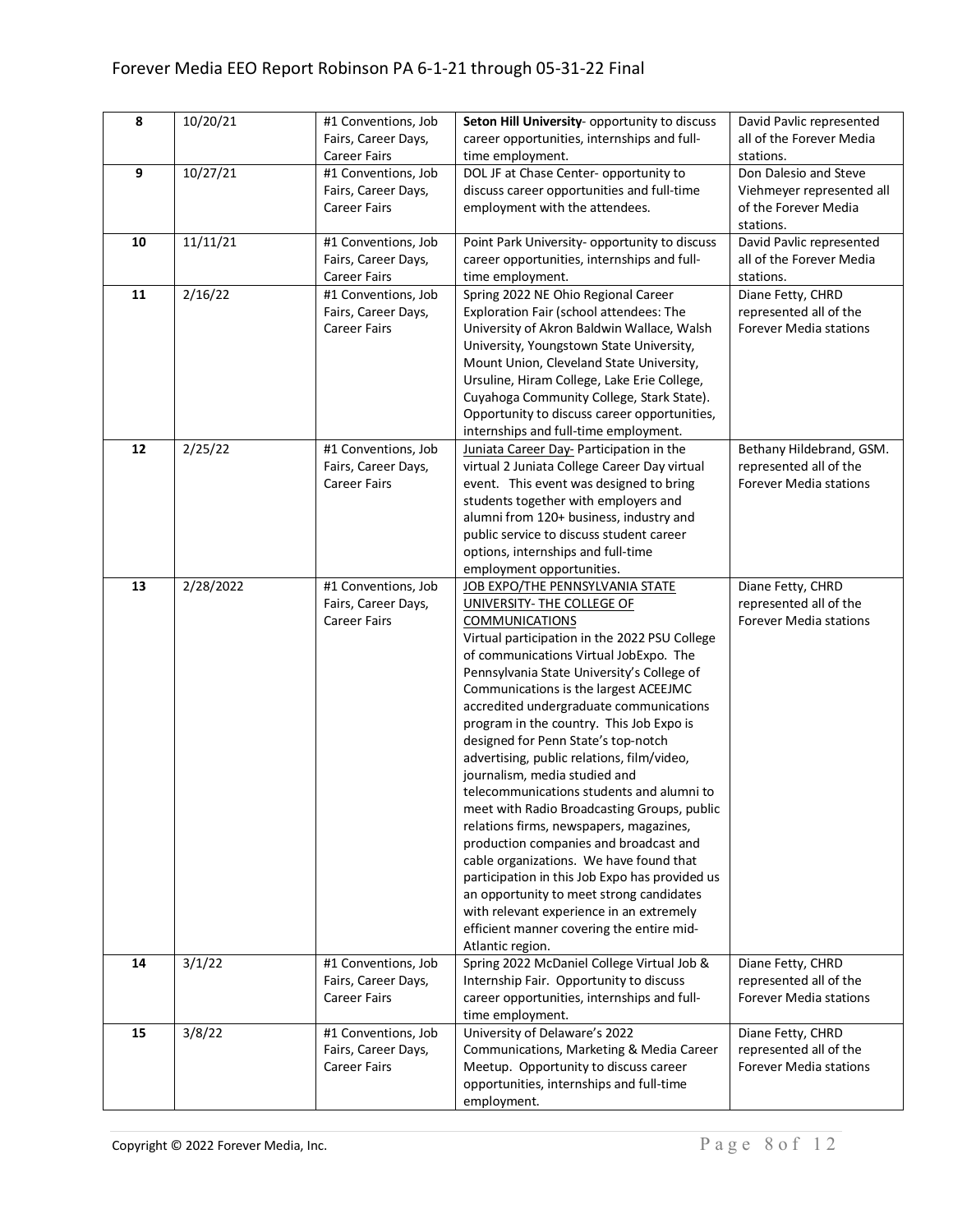| 16 | 3/30/22            | #1 Conventions, Job      | The Greater Connellsville Chamber of               | David Pavlic represented      |
|----|--------------------|--------------------------|----------------------------------------------------|-------------------------------|
|    |                    | Fairs, Career Days,      | Commerce. Opportunity to meet with job             | all of the Forever Media      |
|    |                    | <b>Career Fairs</b>      | seekers.                                           | stations                      |
| 17 | 4/6/22             | #1 Conventions, Job      | Wilmington University-attended a virtual job       | Diane Fetty, CHRD             |
|    |                    | Fairs, Career Days,      | fair with an opportunity to meet with WilmU        | represented all of the        |
|    |                    | <b>Career Fairs</b>      | students and alumni.                               | <b>Forever Media stations</b> |
| 18 | 5/3/22             | #1 Conventions, Job      | Cambria County Job Fair-opportunity to             | Bethany Hildebrand, GSM       |
|    |                    | Fairs, Career Days,      | meet with job seekers                              | represented all of the        |
|    |                    | <b>Career Fairs</b>      |                                                    | Forever stations.             |
| 19 | Ongoing            | #2 Hosted Job Fairs      | FOREVER MEDIA hosts an on-going job fair           | Diane Fetty, CHRD             |
|    |                    |                          | on its website www.forevermediainc.com             |                               |
|    |                    |                          | where applicants have an opportunity to            |                               |
|    |                    |                          | view open positions, by market, and submit a       |                               |
|    |                    |                          | resume.                                            |                               |
| 20 | None this period.  | #5 Forever Media         | Forever Media Radio helps prepare students         |                               |
|    |                    | Internship Program       | to take their place in society as active, critical |                               |
|    |                    |                          | and engaged media professionals. We                |                               |
|    |                    |                          | provide internship opportunities to students       |                               |
|    |                    |                          | every year. We work to design a program            |                               |
|    |                    |                          | that allows students to earn college credit for    |                               |
|    |                    |                          | hands on experience at the radio station.          |                               |
|    |                    |                          | The Internships are designed to meet the           |                               |
|    |                    |                          | needs of the radio station and academic            |                               |
|    |                    |                          | requirements of the college or university          |                               |
|    |                    |                          | where the student is enrolled. Each                |                               |
|    |                    |                          | internship is uniquely designed to help            |                               |
|    |                    |                          | prepare students to take their place in            |                               |
|    |                    |                          | society as active, critical and engaged media      |                               |
|    |                    |                          | professionals. Students may work with the          |                               |
|    |                    |                          | News Director, Program Director, Business          |                               |
|    |                    |                          | Manager, Chief Engineer, Sales Manager or          |                               |
|    |                    |                          | the General Manager to fulfill their               |                               |
|    |                    |                          | Internship. Promotional interns. They              |                               |
|    |                    |                          | helped develop, plan, implement, and recap         |                               |
|    |                    |                          | ways to market and promote the station             |                               |
|    |                    |                          | group. They attend Live Action Broadcasts for      |                               |
|    |                    |                          | the radio network and help promote the             |                               |
|    |                    |                          | event.                                             |                               |
| 21 | 12/9/21            | #8 Establishment of      | Pennsylvania Association of Broadcasters           | Bobbi Castellucci, Market     |
|    |                    | <b>Training Programs</b> | held a virtual meeting. Presentations of           | Manger, Dave Davies,          |
|    |                    | for Station Personnel    | broadcast innovations, programming and             | Market Manager, Mike          |
|    |                    |                          | legal concerns.                                    | Sherry, VP of Sales           |
| 22 | 5/5/22 thru 5/6/22 | #8 Establishment of      | Pennsylvania Association of Broadcasters           | Bobbi Castellucci, Market     |
|    |                    | <b>Training Programs</b> | held an in-person Board of Directors meeting       | Manger, Dave Davies,          |
|    |                    | for Station Personnel    | and Awards Luncheon at the Harrisburg              | Market Manager                |
|    |                    |                          | Hilton.                                            |                               |
| 23 | Bi-Monthly         | #8 Establishment of      | Forever Media Corporate Program Director,          | Program Directors and         |
|    |                    | <b>Training Programs</b> | Mike Stevens, conducts a bi-monthly                | <b>GMs with Mike Stevens</b>  |
|    |                    | for Station Personnel    | telephone conference call with the Program         |                               |
|    |                    |                          | Directors and General Managers to review,          |                               |
|    |                    |                          | guide and train in order to help them              |                               |
|    |                    |                          | succeed in their careers and the overall           |                               |
|    |                    |                          | operation of the Radio Stations. These calls       |                               |
|    |                    |                          | routinely include coaching and support from        |                               |
|    |                    |                          | Forever Media President Lynn Deppen and            |                               |
|    |                    |                          | Radio Consultant Joel Raab.                        |                               |
| 24 | Weekly             | #8 Establishment of      | A weekly telephone conference call is held         | Production Directors and      |
|    |                    | <b>Training Programs</b> | on Thursdays at 10:31 am with Production           | Copywriters                   |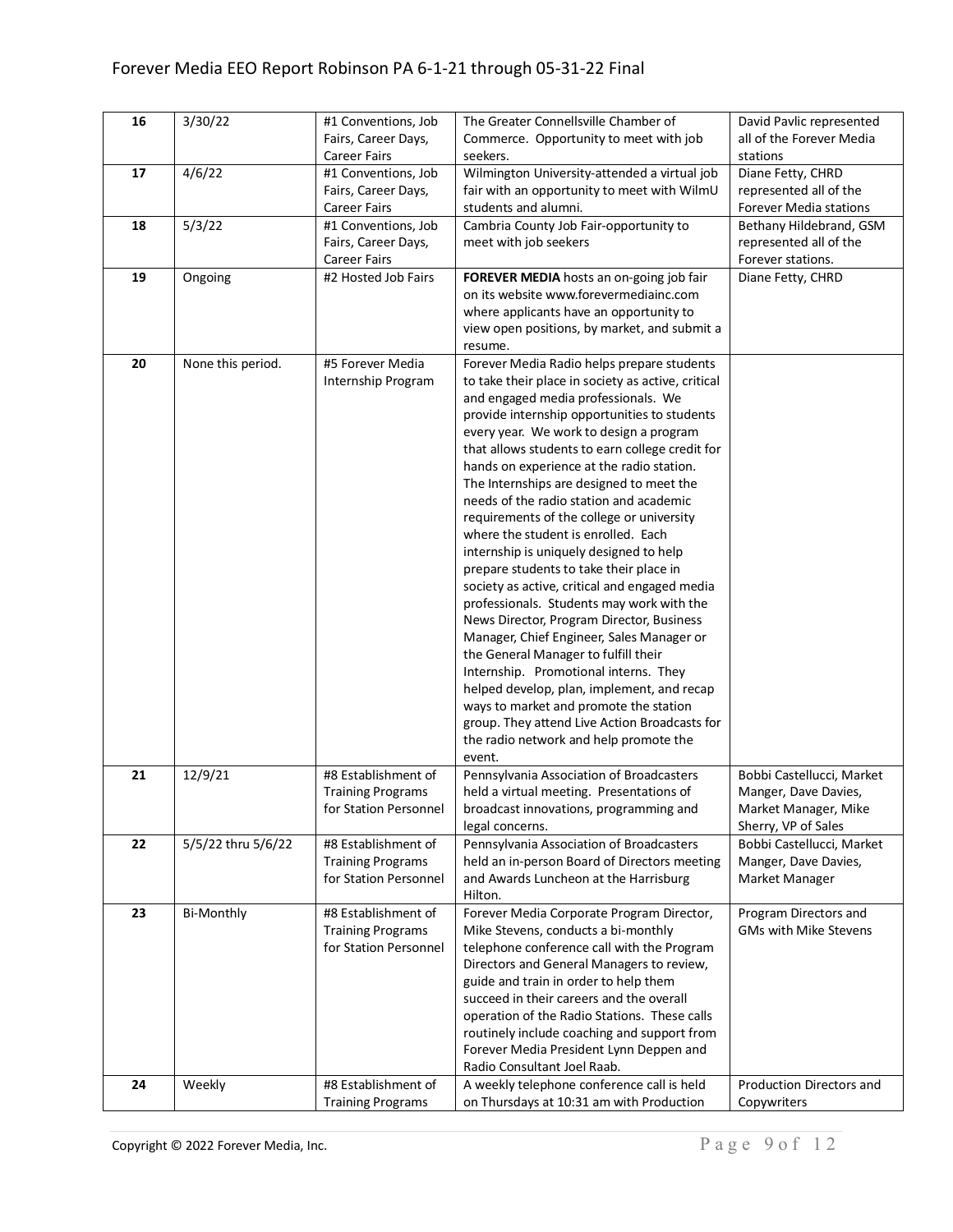|    |                   | for Station Personnel    | Directors and copywriters, who are divided                                                 |                          |
|----|-------------------|--------------------------|--------------------------------------------------------------------------------------------|--------------------------|
|    |                   |                          | into group, to share ideas for commercials                                                 |                          |
|    |                   |                          | and promos.                                                                                |                          |
| 25 | Weekly            | #8 Establishment of      | A weekly telephone conference call is held                                                 | Programming Staff        |
|    |                   | <b>Training Programs</b> | on Tuesdays at 10:31 am with the                                                           |                          |
|    |                   | for Station Personnel    | programming air staff, who are divided into                                                |                          |
|    |                   |                          | group, to share ideas on air content.                                                      |                          |
| 26 | Occasionally      | #8 Establishment of      | Mike Stevens will occasionally share a                                                     | Programming/Production   |
|    |                   | <b>Training Programs</b> | webinar or presentation to programming                                                     | Staff                    |
|    |                   | for Station Personnel    | and/or production directors and copywriters                                                |                          |
|    |                   |                          | as they are held by consultants and other                                                  |                          |
|    |                   |                          | broadcast organizations.                                                                   |                          |
| 27 | Monthly           | #8 Establishment of      | Forever Media Corporate Program Director,                                                  | Production Directors and |
|    |                   | <b>Training Programs</b> | Mike Stevens conducts a monthly telephone                                                  | Copywriters with Mike    |
|    |                   | for Station Personnel    | conference call with Production Directors                                                  | Stevens                  |
|    |                   |                          | and Copy Writers to guide, and train in order                                              |                          |
|    |                   |                          | to help them succeed in their careers, as well                                             |                          |
|    |                   |                          | as share ideas and talk about trends in copy                                               |                          |
|    |                   |                          | writing and production. These calls include                                                |                          |
|    |                   |                          | coaching and support from Mike.                                                            |                          |
| 28 | Daily             | #8 Establishment of      | Account Executives are provided with daily                                                 | Sales Staff              |
|    |                   | <b>Training Programs</b> | group sales meetings to further their                                                      |                          |
|    |                   | for Station Personnel    | understanding of sales, communication,                                                     |                          |
|    |                   |                          | marketing trends/opportunities and sales                                                   |                          |
|    |                   |                          | information. These morning meetings are                                                    |                          |
|    |                   |                          | usually led by the General Sales Manager or                                                |                          |
|    |                   |                          | General Manager. When individual training                                                  |                          |
|    |                   |                          | is required, the Account Executives are                                                    |                          |
|    |                   |                          | assisted by the General Sales Manager                                                      |                          |
|    |                   |                          | and/or the General Manager.                                                                |                          |
| 29 | Ongoing           | #8 Establishment of      | Forever Media makes available Monarch                                                      | All Management and sales |
|    |                   | <b>Training Programs</b> | (previously Matrix Solutions) to the Sales                                                 | staff                    |
|    |                   | for Station Personnel    | Department. Matrix offers a web-based                                                      |                          |
|    |                   |                          | media-specific software platform that                                                      |                          |
|    |                   |                          | enables the sales department to maximize                                                   |                          |
|    |                   |                          | their advertising opportunities. The program<br>provides media sales workflow while giving |                          |
|    |                   |                          | the exact information needed for                                                           |                          |
|    |                   |                          | prospecting, managing, evaluating, and                                                     |                          |
|    |                   |                          | closing business. Training tools for all aspects                                           |                          |
|    |                   |                          | of sales are provided and available within                                                 |                          |
|    |                   |                          | this program.                                                                              |                          |
| 30 | Annually and upon | #8 Establishment of      | Forever Media supports and has a                                                           | All Employees            |
|    | hire              | <b>Training Programs</b> | commitment to the principals of equal                                                      |                          |
|    |                   | for Station Personnel    | employment opportunity and intends to                                                      |                          |
|    |                   |                          | provide a work environment free from                                                       |                          |
|    |                   |                          | unlawful discrimination of any kind. In                                                    |                          |
|    |                   |                          | keeping with this commitment, upon hire, all                                               |                          |
|    |                   |                          | new employees are put through Sexual                                                       |                          |
|    |                   |                          | Harassment training and every employee                                                     |                          |
|    |                   |                          | trained annually.                                                                          |                          |
| 31 | Weekly            | #8 Establishment of      | Forever Media incorporates an additional                                                   | All Employees            |
|    |                   | <b>Training Programs</b> | level of employee training with the                                                        |                          |
|    |                   | for Station Personnel    | ThinkZoom-P1Learning program. P1Learning                                                   |                          |
|    |                   |                          | provides on-line training and operations                                                   |                          |
|    |                   |                          | development solutions focused exclusively                                                  |                          |
|    |                   |                          | on the media industry. P1 provides selling                                                 |                          |
|    |                   |                          | techniques and concepts, tips, training,                                                   |                          |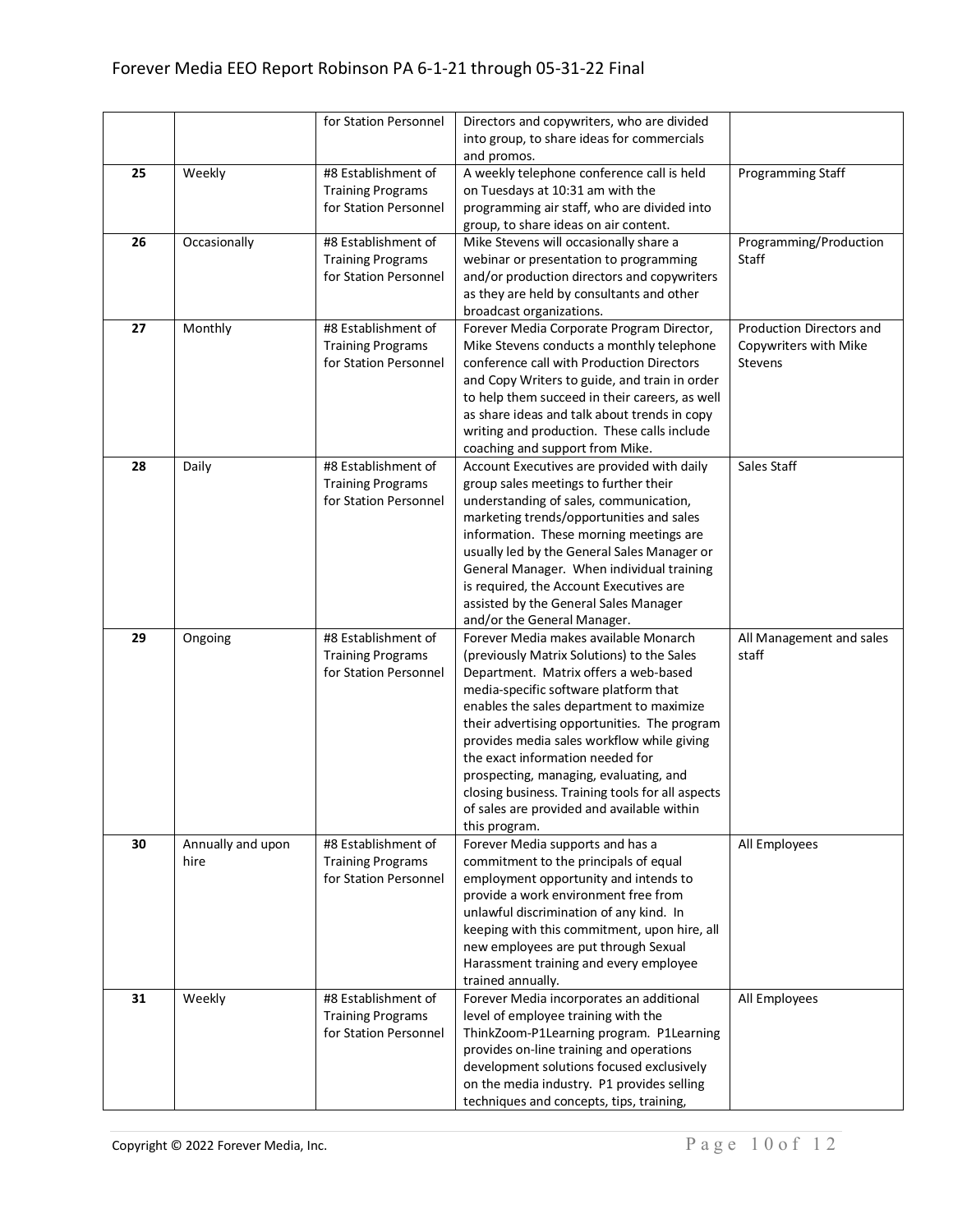|    |          |                          | development leadership advice and legal        |                                   |
|----|----------|--------------------------|------------------------------------------------|-----------------------------------|
|    |          |                          | compliance requirements to salespersons,       |                                   |
|    |          |                          | human resources, supervisors and               |                                   |
|    |          |                          | management. All Forever Media employees        |                                   |
|    |          |                          | have access to hundreds of interactive         |                                   |
|    |          |                          | courses, tests and written materials on a      |                                   |
|    |          |                          | variety of topics relevant to the industry.    |                                   |
| 32 | Ongoing  | #8 Establishment of      | Forever Media General Managers schedule        | VP of Sales, GM's, GSM's,         |
|    |          | <b>Training Programs</b> | weekly, daily and individual meetings with     | Sales Staff, Market               |
|    |          | for Station Personnel    | Sales Account Executives to review, guide      | Managers                          |
|    |          |                          | and train in order to help each succeed in     |                                   |
|    |          |                          | their career. Additionally, every Tuesday      |                                   |
|    |          |                          | morning, the Vice-President of Sales           |                                   |
|    |          |                          | conducts a telephone-conferenced webinar       |                                   |
|    |          |                          | to mentor all Forever Media station General    |                                   |
|    |          |                          |                                                |                                   |
|    |          |                          | Managers, General Sales Managers, Market       |                                   |
|    |          |                          | Managers through a process of informal         |                                   |
|    |          |                          | discussion of knowledge, education,            |                                   |
|    |          |                          | coaching and support as it relates to work,    |                                   |
|    |          |                          | career, or professional development.           |                                   |
| 33 | Ongoing  | #8 Establishment of      | The station's General Manager, General         | Sales Staff                       |
|    |          | <b>Training Programs</b> | Sales Manager and Account Executives           |                                   |
|    |          | for Station Personnel    | routinely train on-line with the Radio         |                                   |
|    |          |                          | Advertising Bureau. During this period, all    |                                   |
|    |          |                          | have earned Radio Marketing Professional       |                                   |
|    |          |                          | Certifications from the Radio Advertising      |                                   |
|    |          |                          | Bureau. These educational and instructional    |                                   |
|    |          |                          | courses are designed to improve our sales      |                                   |
|    |          |                          | team's knowledge about radio and offers        |                                   |
|    |          |                          | educational/instructional courses designed     |                                   |
|    |          |                          | to improve management, daily operations        |                                   |
|    |          |                          | and leadership of the Radio Stations.          |                                   |
| 34 | Ongoing  | #8 Establishment of      | The General Manager and General Sales          | GM's, GSM's                       |
|    |          | <b>Training Programs</b> | Manager have routinely trained on-line with    |                                   |
|    |          | for Station Personnel    | the Pennsylvania Associations of               |                                   |
|    |          |                          | Broadcasters (The Local Broadcast Sales        |                                   |
|    |          |                          | Team & P1 Selling).                            |                                   |
| 35 | Ongoing  | #8 - Establishment of    | Forever Media makes available Marketron.       | <b>Traffic Staff, Programming</b> |
|    |          | <b>Training Programs</b> | Marketron offers a web-based media-            | Staff, and Business               |
|    |          | for Station Personnel    | specific software platform that enables the    | Managers                          |
|    |          |                          | traffic departments, production                |                                   |
|    |          |                          | departments, and business managers to          |                                   |
|    |          |                          | maximize their managing and invoicing of       |                                   |
|    |          |                          | commercials, non-traditional revenue and       |                                   |
|    |          |                          | digital. Training tools for all aspects are    |                                   |
|    |          |                          | provided and available within this program.    |                                   |
| 36 | Ongoing  | #8 Establishment of      | Forever Media makes available Nielsen.         | Sales Staff                       |
|    |          | <b>Training Programs</b> | Nielsen offers platform training for the sales |                                   |
|    |          | for Station Personnel    | department. Training tools for all aspects     |                                   |
|    |          |                          | are provided and available within this         |                                   |
|    |          |                          | program including a monthly calendar of        |                                   |
|    |          |                          | training sessions.                             |                                   |
| 37 | 10/27/21 | #10 Participation of     | Point Park University-Future of Broadcast      | Mike Sherry, VP of Sales          |
|    |          | programs relating to     | Day-program for broadcast students.            |                                   |
|    |          | career opportunities     | Panelists from the PAB's Board of Directors    |                                   |
|    |          | in broadcasting          | gave their valuable input to the students to   |                                   |
|    |          | sponsored by             | help prepare and encourage them for a          |                                   |
|    |          | educational              | career in broadcasting.                        |                                   |